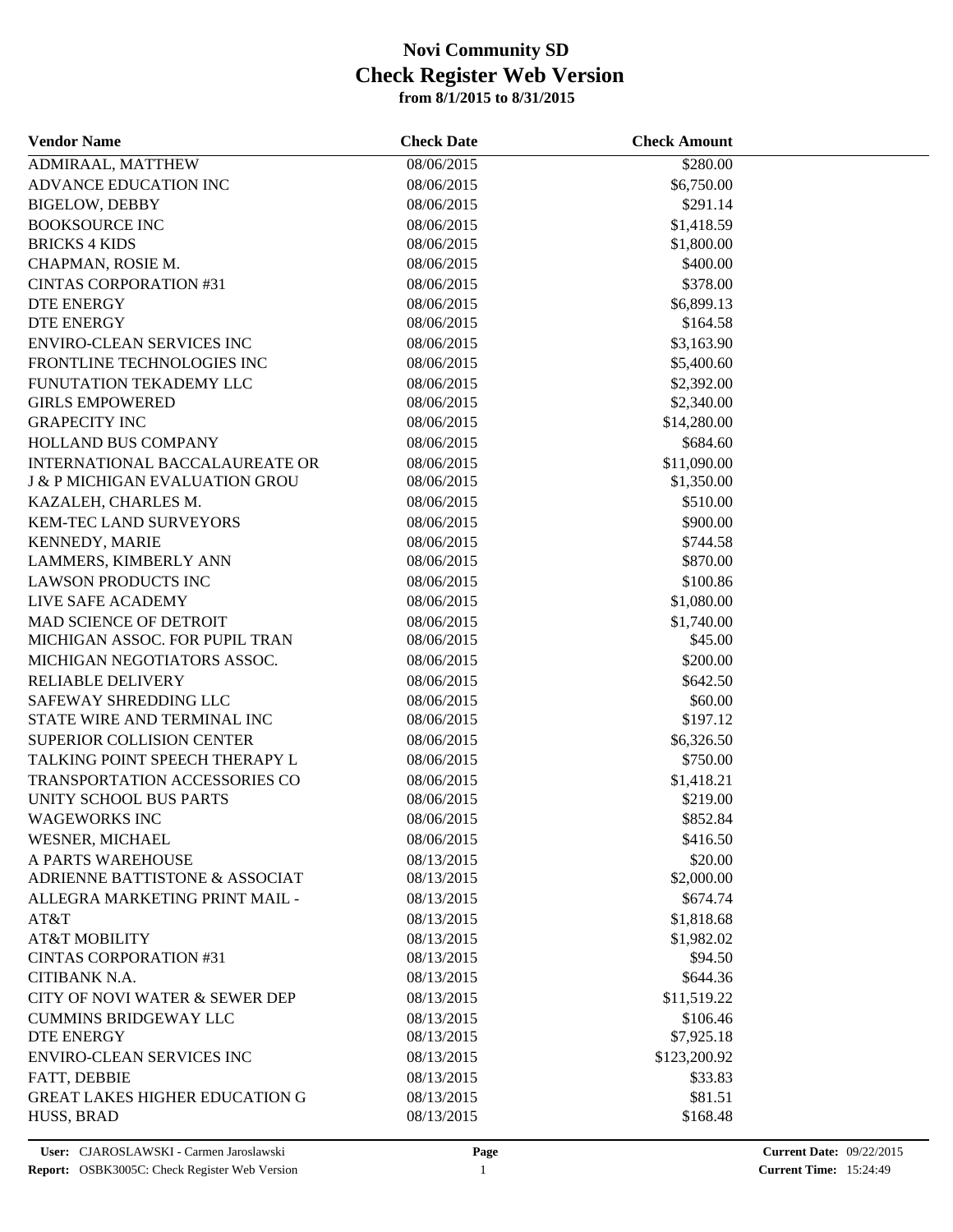| <b>Vendor Name</b>                   | <b>Check Date</b> | <b>Check Amount</b> |  |
|--------------------------------------|-------------------|---------------------|--|
| <b>JACKSON TRUCK SERVICE INC</b>     | 08/13/2015        | \$385.84            |  |
| KNIGHT'S AUTO SUPPLY INC             | 08/13/2015        | \$42.64             |  |
| KOZAREKAR, DEEPALI                   | 08/13/2015        | \$250.00            |  |
| <b>MARSHALL MUSIC</b>                | 08/13/2015        | \$10.00             |  |
| MEDCO SUPPLY INC                     | 08/13/2015        | \$48.51             |  |
| <b>MEFSA</b>                         | 08/13/2015        | \$126.20            |  |
| <b>MISDU</b>                         | 08/13/2015        | \$1,991.96          |  |
| MOORE, JANELLE                       | 08/13/2015        | \$159.96            |  |
| <b>QUALITY ROOFING INC</b>           | 08/13/2015        | \$162,700.56        |  |
| RUFFIN, TIFFANY                      | 08/13/2015        | \$274.00            |  |
| SAFEWAY SHREDDING LLC                | 08/13/2015        | \$75.00             |  |
| <b>SBSI SOFTWARE INC</b>             | 08/13/2015        | \$345.40            |  |
| SHAH, KAMLESH                        | 08/13/2015        | \$178.50            |  |
| SUPERIOR TEXT, LLC                   | 08/13/2015        | \$3,175.90          |  |
| THE MOXIE STRINGS                    | 08/13/2015        | \$1,200.00          |  |
| <b>THREADWORKS LTD</b>               | 08/13/2015        | \$600.00            |  |
| THRUN LAW FIRM P.C.                  | 08/13/2015        | \$4,548.50          |  |
| <b>TRANSPORTATION ACCESSORIES CO</b> | 08/13/2015        | \$222.89            |  |
| <b>U.S. DEPARTMENT OF EDUCATION</b>  | 08/13/2015        | \$453.32            |  |
| MCCARTHY & SMITH INC                 | 08/14/2015        | \$568,085.37        |  |
| AMCOMM TELECOMMUNICATIONS INC        | 08/20/2015        | \$5,656.00          |  |
| ANN ARBOR HURON HIGH SCHOOL          | 08/20/2015        | \$75.00             |  |
| ANN ARBOR PIONEER HIGH SCHOOL        | 08/20/2015        | \$75.00             |  |
| <b>ARTISTIC ATTITUDES</b>            | 08/20/2015        | \$936.00            |  |
| <b>AT&amp;T LONG DISTANCE</b>        | 08/20/2015        | \$300.00            |  |
| BANGA, VANDANA                       | 08/20/2015        | \$1,260.00          |  |
| <b>BASHAWATY, ALICIA</b>             | 08/20/2015        | \$79.21             |  |
| <b>BEDFORD HIGH SCHOOL</b>           | 08/20/2015        | \$190.00            |  |
| <b>BELLE TIRE DISTRIBUTORS</b>       | 08/20/2015        | \$852.46            |  |
| <b>BRICKS 4 KIDS</b>                 | 08/20/2015        | \$1,348.00          |  |
| <b>BRIGHTON HIGH SCHOOL</b>          | 08/20/2015        | \$100.00            |  |
| CARRUTH, MELISSA                     | 08/20/2015        | \$124.77            |  |
| <b>CINTAS CORPORATION #31</b>        | 08/20/2015        | \$94.50             |  |
| CLOKE, CATHY                         | 08/20/2015        | \$119.63            |  |
| DAVIS, STEVE                         | 08/20/2015        | \$175.00            |  |
| DIGITAL AGE TECHNOLOGIES INC         | 08/20/2015        | \$177,554.02        |  |
| DYNAMIC WEST SCHOOL ASSEMBLIES       | 08/20/2015        | \$695.00            |  |
| EAST LANSING HIGH SCHOOL             | 08/20/2015        | \$75.00             |  |
| <b>FEDEX</b>                         | 08/20/2015        | \$21.78             |  |
| FLUSHING HIGH SCHOOL                 | 08/20/2015        | \$175.00            |  |
| FOUNDATIONS OF CREATIVE VISION       | 08/20/2015        | \$2,064.00          |  |
| FRANKLIN COVEY CLIENT SALES IN       | 08/20/2015        | \$1,500.00          |  |
| <b>GHAZAL, MARIA</b>                 | 08/20/2015        | \$297.68            |  |
| <b>GIRLS EMPOWERED</b>               | 08/20/2015        | \$2,340.00          |  |
| <b>GRAND BLANC HIGH SCHOOL</b>       | 08/20/2015        | \$200.00            |  |
| <b>GRAND HAVEN HIGH SCHOOL</b>       | 08/20/2015        | \$150.00            |  |
| HARLAND TECHNOLOGY SERVICES          | 08/20/2015        | \$2,308.00          |  |
| HUDGENS, CHRISTINA                   | 08/20/2015        | \$12.99             |  |
| ISRAEL, MELISSA                      | 08/20/2015        | \$74.20             |  |
|                                      |                   |                     |  |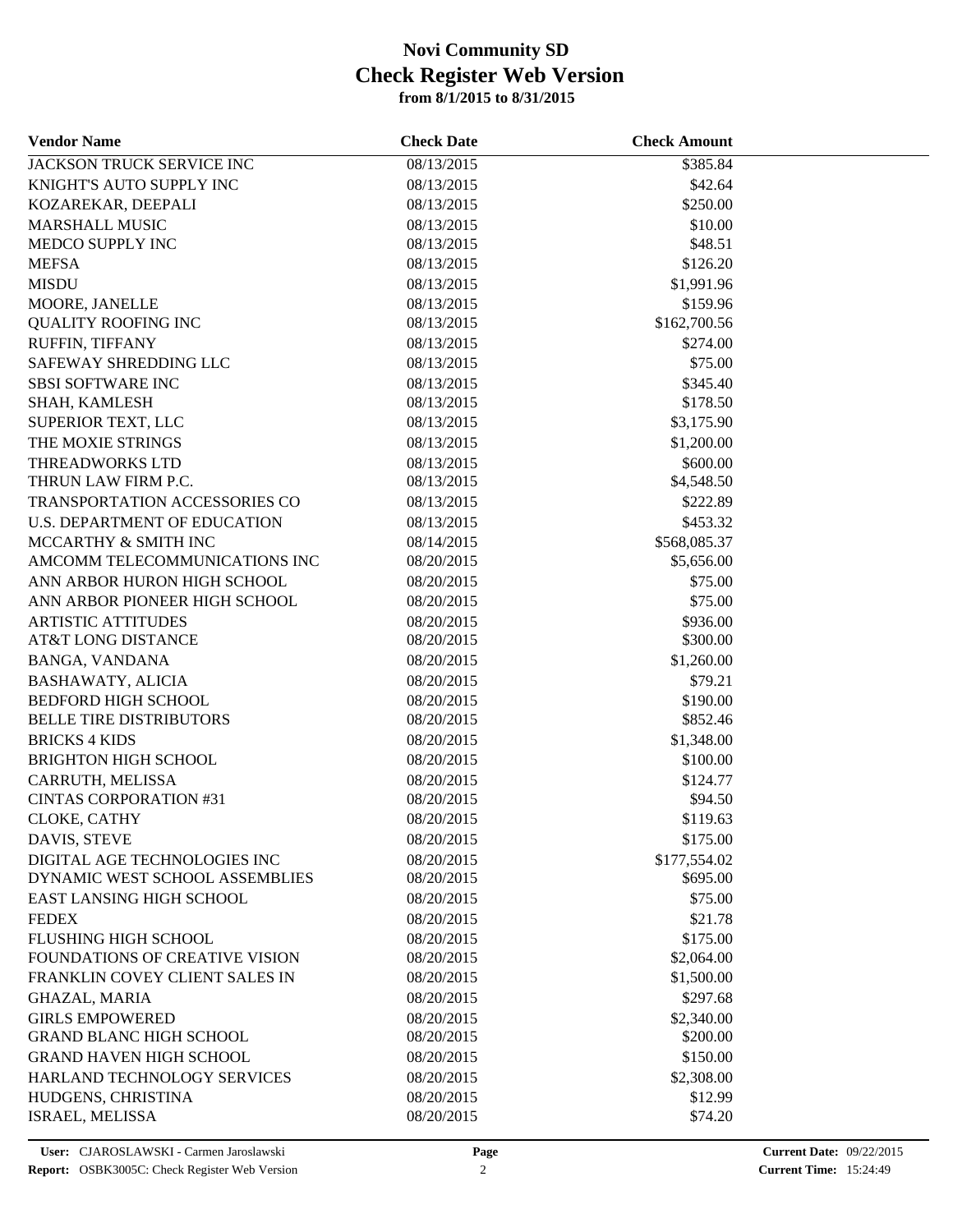| <b>Vendor Name</b>                   | <b>Check Date</b> | <b>Check Amount</b> |  |
|--------------------------------------|-------------------|---------------------|--|
| <b>IXL LEARNING</b>                  | 08/20/2015        | \$25,400.00         |  |
| <b>JET'S PIZZA</b>                   | 08/20/2015        | \$980.00            |  |
| KAZALEH, CHARLES M.                  | 08/20/2015        | \$765.00            |  |
| KNIGHT'S AUTO SUPPLY INC             | 08/20/2015        | \$74.40             |  |
| LADYWOOD HIGH SCHOOL                 | 08/20/2015        | \$175.00            |  |
| LAKE ORION HIGH SCHOOL               | 08/20/2015        | \$175.00            |  |
| LIM-ARENA, DEBORAH                   | 08/20/2015        | \$997.00            |  |
| LIVE SAFE ACADEMY                    | 08/20/2015        | \$650.00            |  |
| <b>MAD SCIENCE OF DETROIT</b>        | 08/20/2015        | \$1,080.00          |  |
| <b>MAITI, SOUVIK</b>                 | 08/20/2015        | \$98.00             |  |
| MASSON, MARY A.                      | 08/20/2015        | \$1,100.00          |  |
| <b>MICHIGAN ASCD</b>                 | 08/20/2015        | \$933.90            |  |
| MICHIGAN INSTITUTE FOR EDUCATI       | 08/20/2015        | \$3,000.00          |  |
| MICHIGAN INTERSCHOLASTIC HORSE       | 08/20/2015        | \$516.25            |  |
| MIDWEST RECREATION PRODUCTS LL       | 08/20/2015        | \$406.00            |  |
| MR. GAS INC                          | 08/20/2015        | \$202.00            |  |
| MULTIPLE SCLEROSIS FOUNDATION        | 08/20/2015        | \$2,167.00          |  |
| NAEHS (NATIONAL ADULT EDUCATIO       | 08/20/2015        | \$100.00            |  |
| NATIONWIDE CONSTRUCTION GROUP        | 08/20/2015        | \$8,911.84          |  |
| NEWTON, GREGORY M.                   | 08/20/2015        | \$380.00            |  |
| NORTHWEST EVALUATION ASSOCIATI       | 08/20/2015        | \$76,374.00         |  |
| PAPER DIRECT INC                     | 08/20/2015        | \$41.98             |  |
| PEARSON EDUCATION INC                | 08/20/2015        | \$6,712.65          |  |
| PETTY CASH-BRIAN GORDON OR BAR       | 08/20/2015        | \$3,050.00          |  |
| PETTY CASH-EVOL GAZZARATO OR K       | 08/20/2015        | \$1,320.00          |  |
| PROVIDENCE OCCUPATIONAL HEALTH       | 08/20/2015        | \$54.00             |  |
| <b>SALEM HIGH SCHOOL</b>             | 08/20/2015        | \$120.00            |  |
| SEAHOLM HIGH SCHOOL                  | 08/20/2015        | \$200.00            |  |
| SOUTH LYON HIGH SCHOOL               | 08/20/2015        | \$80.00             |  |
| STINSON, YOLANDA                     | 08/20/2015        | \$100.00            |  |
| SUPERIOR COLLISION CENTER            | 08/20/2015        | \$5,875.70          |  |
| <b>TEACHING STRATEGIES INC</b>       | 08/20/2015        | \$761.55            |  |
| <b>TRANSPORTATION ACCESSORIES CO</b> | 08/20/2015        | \$88.12             |  |
| <b>US CAMPS</b>                      | 08/20/2015        | \$700.00            |  |
| WALLED LAKE CONSOLIDATED SCHOO       | 08/20/2015        | \$90.00             |  |
| ADN ADMINISTRATORS INC               | 08/27/2015        | \$3,628.10          |  |
| AICPA (AMERICAN INSTITUTE OF C       | 08/27/2015        | \$245.00            |  |
| ASPHALT SPECIALISTS INC              | 08/27/2015        | \$3,881.00          |  |
| ASSET ACCEPTANCE LLC                 | 08/27/2015        | \$324.56            |  |
| AT&T                                 | 08/27/2015        | \$2,200.00          |  |
| AVENTRIC TECHNOLOGIES LLC            | 08/27/2015        | \$630.00            |  |
| <b>BLOOME, LYNNE</b>                 | 08/27/2015        | \$503.73            |  |
| DASCHKE, DANIEL DAVID                | 08/27/2015        | \$1,000.00          |  |
| <b>DTE ENERGY</b>                    | 08/27/2015        | \$7,158.82          |  |
| <b>ENVIRO-CLEAN SERVICES INC</b>     | 08/27/2015        | \$795.60            |  |
| <b>EVER KOLD REFRIGERATION</b>       | 08/27/2015        | \$4,241.00          |  |
| <b>EXECUTIVE ENERGY SERVICES LLC</b> | 08/27/2015        | \$400.00            |  |
| INTEGRATED DESIGN SOLUTIONS LL       | 08/27/2015        | \$46,953.00         |  |
| <b>INTERIOR ENVIRONMENTS LLC</b>     | 08/27/2015        | \$2,827.85          |  |
|                                      |                   |                     |  |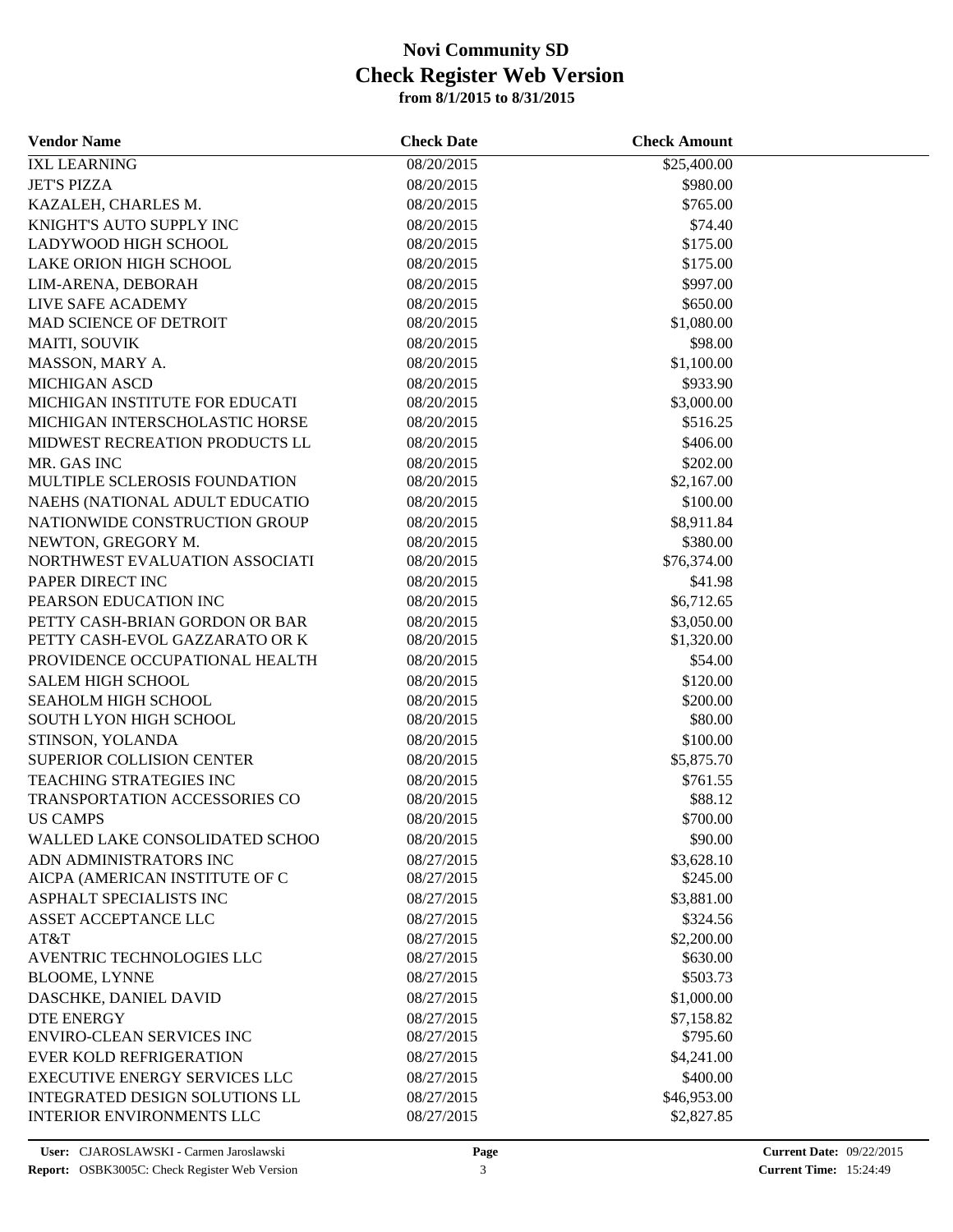| <b>Vendor Name</b>                   | <b>Check Date</b> | <b>Check Amount</b>   |                |
|--------------------------------------|-------------------|-----------------------|----------------|
| <b>JET'S PIZZA</b>                   | 08/27/2015        | \$210.00              |                |
| JOHNNY MAC'S SPORTING GOODS          | 08/27/2015        | \$217.50              |                |
| JOHNSON, BRENT OR JAIME              | 08/27/2015        | \$698.28              |                |
| JOSEPH SCHULIST BUILDERS INC         | 08/27/2015        | \$491.61              |                |
| KARINEN, ASHLEY                      | 08/27/2015        | \$55.53               |                |
| KINOSHITA, HITOSHI                   | 08/27/2015        | \$82.70               |                |
| <b>LAKELAND HIGH SCHOOL</b>          | 08/27/2015        | \$170.00              |                |
| LIFE INSURANCE COMPANY OF NORT       | 08/27/2015        | \$19,617.31           |                |
| MESSA (MICHIGAN EDUCATION SPEC       | 08/27/2015        | \$566,698.78          |                |
| <b>MISDU</b>                         | 08/27/2015        | \$1,852.52            |                |
| NORTHVILLE HIGH SCHOOL               | 08/27/2015        | \$80.00               |                |
| PETTY CASH-WANDA CIANCIO OR CH       | 08/27/2015        | \$150.00              |                |
| PITNEY BOWES PURCHASE POWER          | 08/27/2015        | \$3,000.00            |                |
| <b>SALEM HIGH SCHOOL</b>             | 08/27/2015        | \$100.00              |                |
| <b>SALINE AREA SCHOOLS</b>           | 08/27/2015        | \$225.00              |                |
| <b>SEG WORKERS COMPENSATION FUND</b> | 08/27/2015        | \$9,446.00            |                |
| <b>SET-SEG</b>                       | 08/27/2015        | \$8,340.00            |                |
| SHAHEEN, HELENE                      | 08/27/2015        | \$1,558.65            |                |
| <b>STATE OF MICHIGAN</b>             | 08/27/2015        | \$480.00              |                |
| SUTTON, MICHAEL T.                   | 08/27/2015        | \$3,400.00            |                |
| THREADWORKS LTD                      | 08/27/2015        | \$6,556.30            |                |
| TOFILSKI, WILLIAM RAYMOND            | 08/27/2015        | \$2,500.00            |                |
| TOTAL PERFORMANCE TRAINING CEN       | 08/27/2015        | \$3,930.00            |                |
| TRAVERSE CITY CENTRAL HIGH SCH       | 08/27/2015        | \$390.00              |                |
| <b>U.S. DEPARTMENT OF EDUCATION</b>  | 08/27/2015        | \$453.32              |                |
| VARSITY NEWS NETWORK INC             | 08/27/2015        | \$2,160.00            |                |
| <b>VESCO OIL CORPORATION</b>         | 08/27/2015        | \$240.00              |                |
| VILLANOVA CONSTRUCTION CO INC        | 08/27/2015        | \$19,550.00           |                |
| YOKOTA, HIDETAKE                     | 08/27/2015        | \$52.75               |                |
|                                      |                   | <b>Issued:</b>        | \$2,041,327.64 |
| <b>AP Checks Processed:</b>          | 176               | <b>AP Bank Total:</b> | \$2,041,327.64 |
| <b>Total Checks Processed:</b>       | 176               | <b>Grand Total:</b>   | \$2,041,327.64 |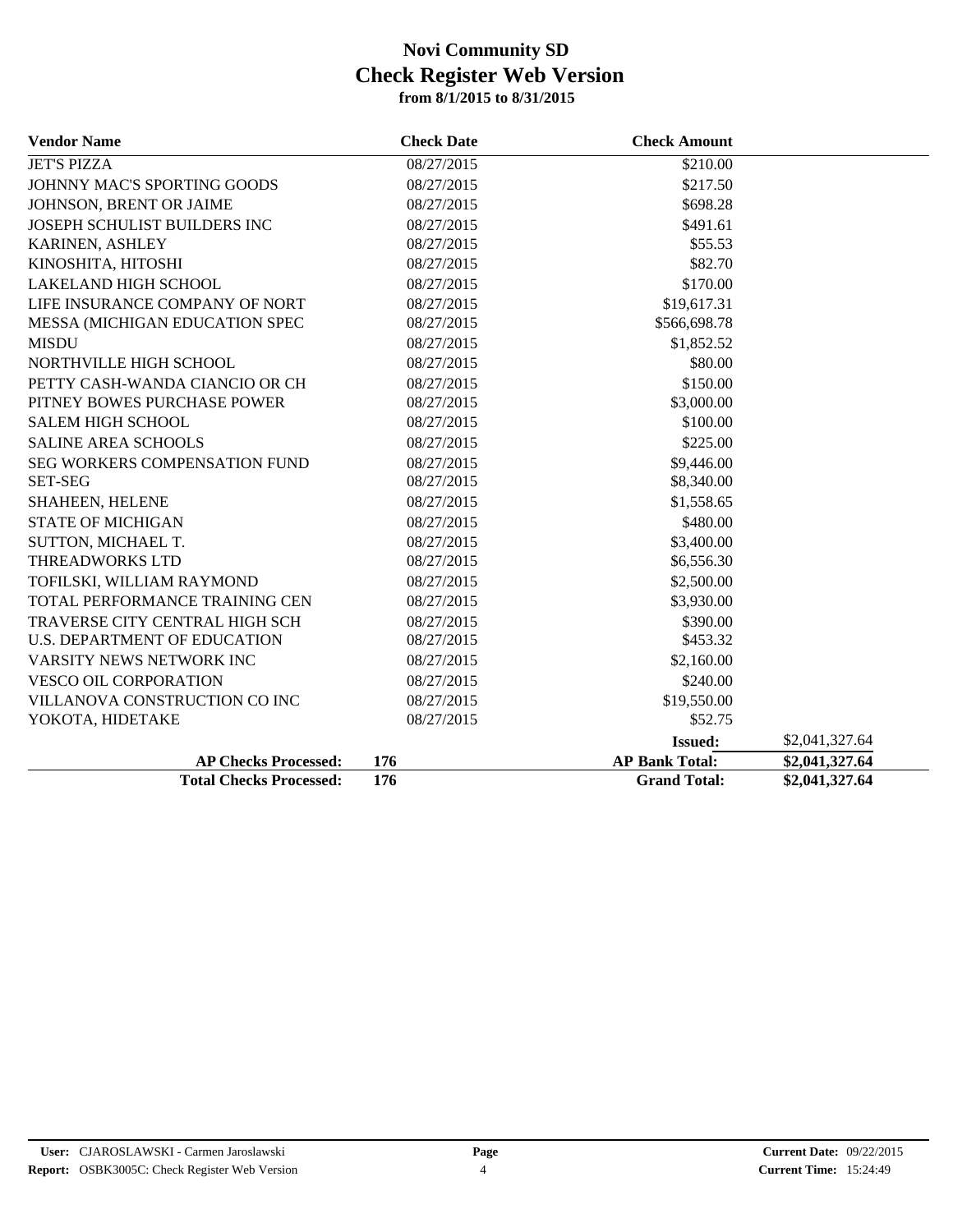#### **Check Totals by by Fund**

| Fund | <b>Fund Description</b> | <b>Status</b> | <b>Status Desc.</b> |               | <b>Check Amount</b> |
|------|-------------------------|---------------|---------------------|---------------|---------------------|
| 110  | <b>HS</b> Operations    | <b>IS</b>     | <b>Issued</b>       |               | \$781,464.74        |
| 120  | <b>SE</b> Trans         | IS            | Issued              |               | \$2,718.28          |
| 130  | CARE                    | <b>IS</b>     | <b>Issued</b>       |               | \$17,024.68         |
| 140  | Ath Dept                | <b>IS</b>     | <b>Issued</b>       |               | \$11,357.78         |
| 160  | T3 15 Impvr Inst        | <b>IS</b>     | <b>Issued</b>       |               | \$2,000.00          |
| 170  | AC Imp Inst             | IS            | Issued              |               | \$134,150.14        |
| 230  | <b>RF</b> Utilities     | IS            | Issued              |               | \$64,353.81         |
| 250  | <b>FS</b>               | IS            | Issued              |               | \$7,088.45          |
| 410  | SF OH Asph Surv         | <b>IS</b>     | Issued              |               | \$29,087.00         |
| 420  | CP14 ESB BldgImp        | <b>IS</b>     | Issued              |               | \$967,932.64        |
| 610  | <b>SA Athletics</b>     | <b>IS</b>     | Issued              |               | \$24,150.12         |
|      |                         |               |                     | <b>Total:</b> | 2,041,327.64        |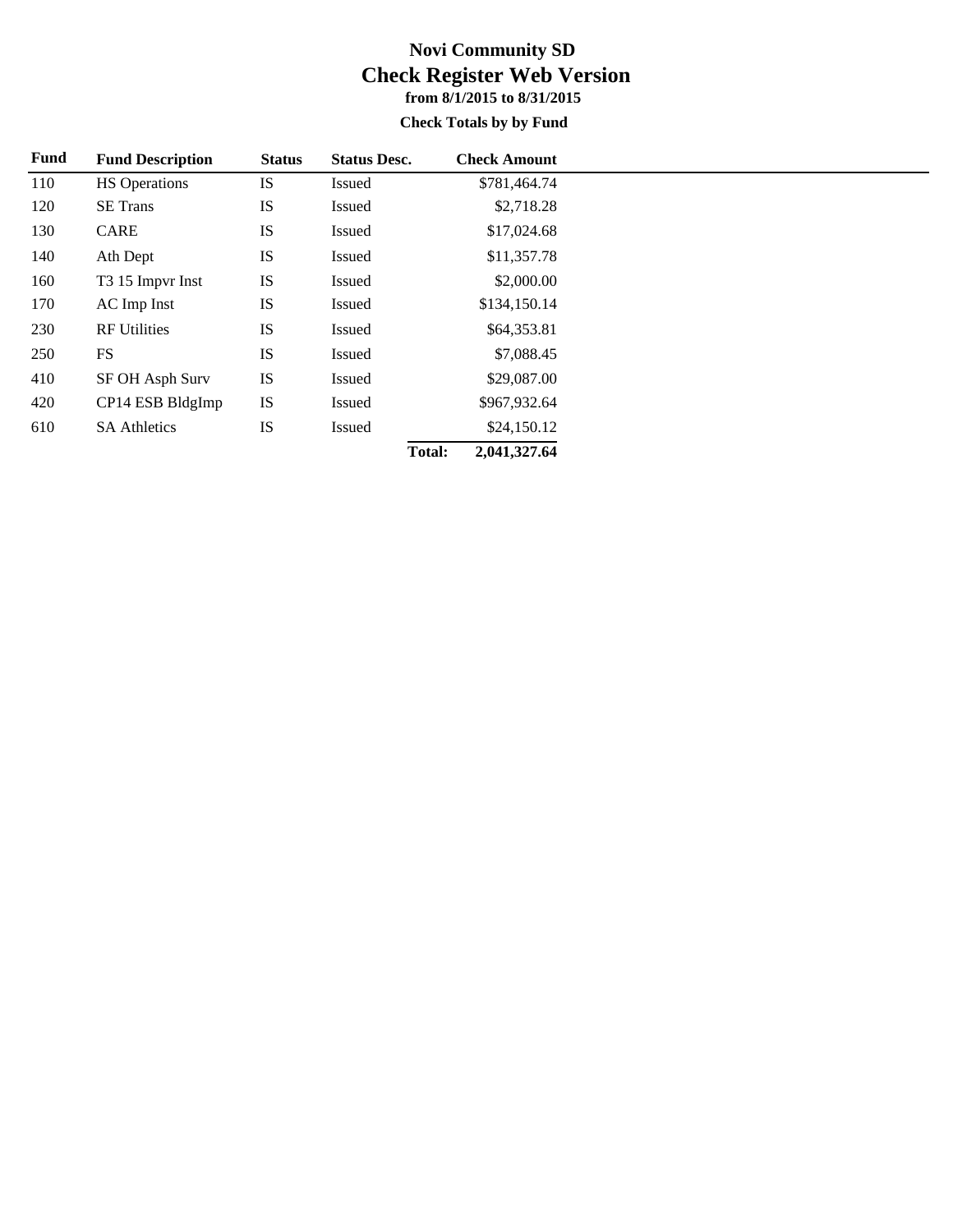**WEB Check Register**

**Enter Date Range** 2015-08-01 **and** 2015-08-31

# **Current Month Check Register**

| <b>Check Date</b> | Vendor Name                                              | <b>Check Amount</b> |
|-------------------|----------------------------------------------------------|---------------------|
| 8/6/2015          | ATHLETIC REIMBURSEMENTS/REFUNDS                          | \$60.00             |
| 8/6/2015          | ATHLETIC REIMBURSEMENTS/REFUNDS                          | \$110.00            |
| 8/6/2015          | CINTAS CORPORATION #31                                   | \$94.50             |
| 8/6/2015          | ENVIRO-CLEAN SERVICES, INC.                              | \$2,774.40          |
| 8/6/2015          | HOLLAND BUS COMPANY                                      | \$75.20             |
| 8/6/2015          | JACKSON TRUCK SERVICE INC.                               | \$1,181.52          |
| 8/6/2015          | KENSINGTON VALLEY SPORTS, LLC                            | \$472.00            |
| 8/6/2015          | MATHESON TRI-GAS, INC.                                   | \$76.15             |
| 8/6/2015          | MICHIGAN STATE UNIVERSITY                                | \$6,526.12          |
| 8/6/2015          | <b>OAKLAND SCHOOLS</b>                                   | \$3,450.00          |
| 8/6/2015          | PROVIDENCE OCCUPATIONAL HEALTH PARTNERS                  | \$127.00            |
| 8/6/2015          | TRANSPORTATION ACCESSORIES CO.                           | \$669.84            |
| 8/6/2015          | WORRY FREE TRANSPORTATION, INC.                          | \$157.50            |
| 8/6/2015          | FORESITE DESIGN, INC.                                    | \$100.00            |
| 8/6/2015          | KING & MACGREGOR ENVIRONMENTAL, INC.                     | \$3,248.00          |
| 8/6/2015          | MICHIGAN SURVEY SPECIALISTS, INC. KEM-TEC LAND SURVEYORS | \$3,000.00          |
| 8/6/2015          | PLANTE & MORAN CRESA, LLC                                | \$17,448.48         |
| 8/6/2015          | <b>SME</b>                                               | \$1,223.13          |
| 8/6/2015          | T & M ASPHALT PAVING, INC.                               | \$263,584.80        |
| 8/6/2015          | TMP ARCHITECTURE, INC.                                   | \$0.00              |
| 8/6/2015          | TMP ARCHITECTURE, INC.                                   | \$0.00              |
| 8/6/2015          | TMP ARCHITECTURE, INC.                                   | \$167,687.54        |
| 8/13/2015         | NXTEC USA LLC AUSTRALIS1623 INC                          | \$247.05            |